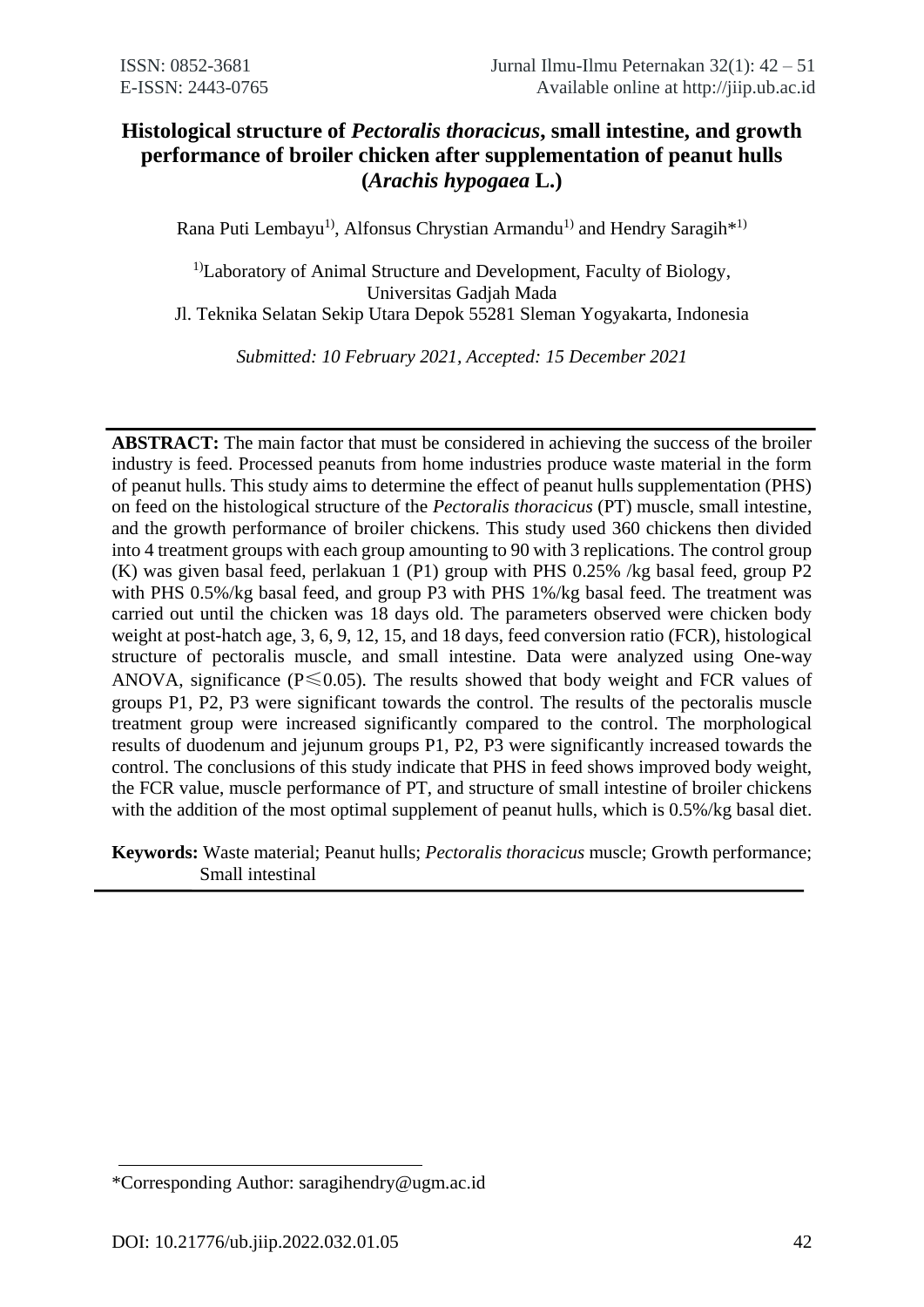## **INTRODUCTION**

Feed is one of the important factors in achieving the success of broiler chicken productivity. The cost of feed is the largest cost component that reaches 60-70% of the total cost of poultry production (Anggitasari, sjofjan dan djunaedi, 2016). The feed provided by broiler chicken breeders is a type of commercial feed. The price of commercial feed varies according to the type of raw material used. Raw materials that are generally imported cause the price of commercial feed to be relatively expensive. Chicken muscle development is used as an indicator of meat quality. This muscle is used as a parameter of chicken development because of its low-fat content. *Pectoralis thoracicus* (PT) muscle has a good response to nutrient intake, namely in the growth phase of chickens, so it can be used as an indicator of meat and feed quality testing to see the correlation between growth and the effect of the feed used (Halevy *et al*., 2003).

The process of digestion and absorption of food is influenced by the morphology of the small intestine such as villi height and crypt depth. The higher the villi and the depth of the crypts, the wider the surface area for absorption of food nutrients. The villi height and the crypt depth can be influenced by the composition of the feed given. Good feed is feed that has high nutrition, which comes from protein. (Mescher, 2010).

Protein can be found in both plant and animal sources. One of the easiest ingredients for us to find is peanuts (Lindemann, Kornegay, and Moore 1986). Even though it has a high nutritional content, people are still not able to utilize all parts of peanuts, one of which is the hulls of peanuts. This causes the emergence of waste products.

Peanut hulls contain 9% crude protein, 14% crude fiber, and 84.2% dry matter (Lindemann, Kornegay, and Moore 1986). The content of peanut hulls is expected to be used as a supplementation in basal feed. However, information on the utilization of peanut hulls (*Arachis hypogaea* L.) epidermis for improvement of intestinal morphology, muscle, and growth performance of chickens has not been widely carried out. This study was conducted to examine the histological structure of the *Pectoralis thoracicus* muscle and small intestine, as well as the growth performance of broiler chickens after supplementation with peanut hulls (*Arachis hypogaea* L.).

### **MATERIALS AND METHODS Ethical clearance**

This study has obtained a code of ethics from the Faculty of Veterinary Medicine, Gadjah Mada University, and has been declared to meet the ethical requirements to carry out research with certification number 0094/EC-FKH/Ex./2019.

### **Proximate test and bomb calorimeter**

The proximate and bomb calorimeter tests were carried out in a certified laboratory, which is the Center for Food and Nutrition Studies, Gadjah Mada University. The proximate test was carried out to determine the composition and nutrient content of the peanut husk, while the bomb calorimeter was carried out to determine the results of the energy-burning residue.

### **Feed preparation**

The peanut hulls were mashed using a blender to make them smooth. Next, the finely chopped peanut hulls were mixed with basalt feed obtained from industrial partners. The mixture of peanut hulls and basal feed was made in 4 groups based on the percentage of peanut hulls mixed in the basal diet. The mixed feed groups included the control group (K) without the addition of peanut hulls, treatment group perlakuan1 (P1) with supplementation of peanut hulls (PHS) of 0.25%/kg basal feed, treatment group 2 (P2) with PHS of 0.5%/kg basal feed and treatment group 3 (P3) with PHS of 1%/kg basal feed.

### **Acclimation, feeding, and caring**

A total of 360 DOC broiler chickens were grouped into 4, based on the type of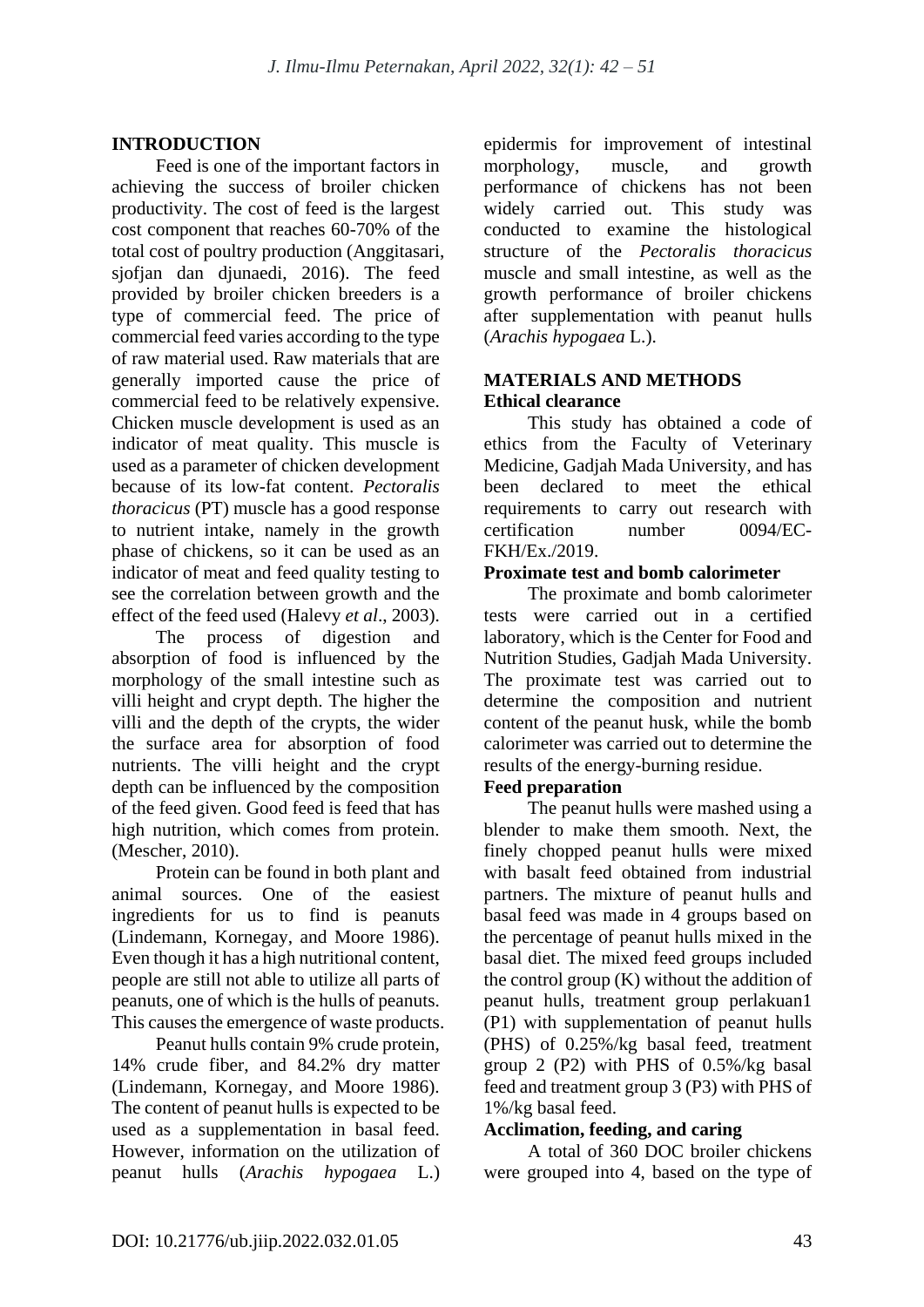feed tested, namely K, P1, P2, and P3. Each group consisted of 90 chickens with 3 replications. Acclimation was carried out for 3 days from post-hatch to day 3 of age. The chicks were taught to eat with basal feed and drink with palm sugar water on the day of arrival.

After that, intensive care was carried out in containers equipped with bulbs, water, and feed supplemented with peanut hulls until the age of 18 days. The chickens were fed and watered in *ad libitum* procedure.

#### **Measurement of feed conversion ratio (FCR)**

The amount of feed given was calculated every day until the age of 18 days. Furthermore, the feed conversion ratio (FCR) was measured by calculating the amount of feed per kilogram needed (Feed Intake / FI) to increase body weight per kilogram (Weight Gain / WG). The FCR value according to (Panase and Mengumphan, 2015) can be obtained by the formula:

$$
FCR = \frac{Total feed}{Weight gain}
$$

**Euthanasia and measurement of the length of the duodenum and jejunum**

Nine (9) 18-day-old chickens from each group were euthanized and their muscles and intestines were taken. The left muscle tissue was collected to measure muscle weight and the muscle area, while the right muscle tissue was made for histological preparations. Meanwhile, the length of the duodenum and jejunum was measured using a medline.

### **Preparation of histology slides for the**  *pectoralis thoracicus***, duodenum, and jejunum muscles**

The pectoralis thoracicus, duodenum, and jejunum muscles that have been collected will then be made histological preparations. The right thoracic pectoralis muscle was cut to a size of 1x1cm and stained with *hematoxylin-eosin* (HE) to see the area of the *fasciculus* and *myofibers*. Furthermore, observations were made under a Leica microscope with a magnification of 10x to observe *fasciculus* and 40x to observe *myofibers*. In each slide, 5 *fasciculus* fields of view were taken and 5 *myofibers* were observed in each *fasciculus*. In the preparation of histology slides for the duodenum and jejunum, the organs were cut transversely so that the villi length and the crypt depth could be observed, then stained with *Alcian blue* and *Schiff reagent*. Furthermore, villi, crypts, and goblet cells were observed and documented using a Leica microscope with 4x magnification. The results of the documentation in the form of *myofiber* area, *fasciculus* area, villi length, crypt depth, number, and area of goblet cells will be measured using *ImageJ* software.

## **Data analysis**

The data obtained were body weight, feed intake, weight gain, FCR, muscle weight, muscle area, *myofiber* area, *fasciculus* area, duodenum and jejunum length, villi length, crypt depth, and the number and area of goblet cells. Furthermore, the data were analyzed using Oneway Anova and continued with the Tukey Test analysis at a significance of  $P \leq$ 0,05.

## **RESULT AND DISCUSSION**

Based on the results of the proximate test that was carried out at the Center for Food and Nutrition Studies, Gadjah Mada University, the content of the peanut hulls used in this study was as follows Table 1.

From the results of the proximate analysis (Table 1), it is known that the fat content in the peanut hulls is 12.24%, the carbohydrate content is 64.67%, while the crude protein content is 12.97%. Protein from feed will be digested in the digestive tract with the help of protease enzymes produced by the pancreas into amino acid molecules. Amino acids will be absorbed by the small intestine and flowed by the blood to the liver and then distributed throughout the body's tissues. Amino acids enter the muscle through active transport assisted by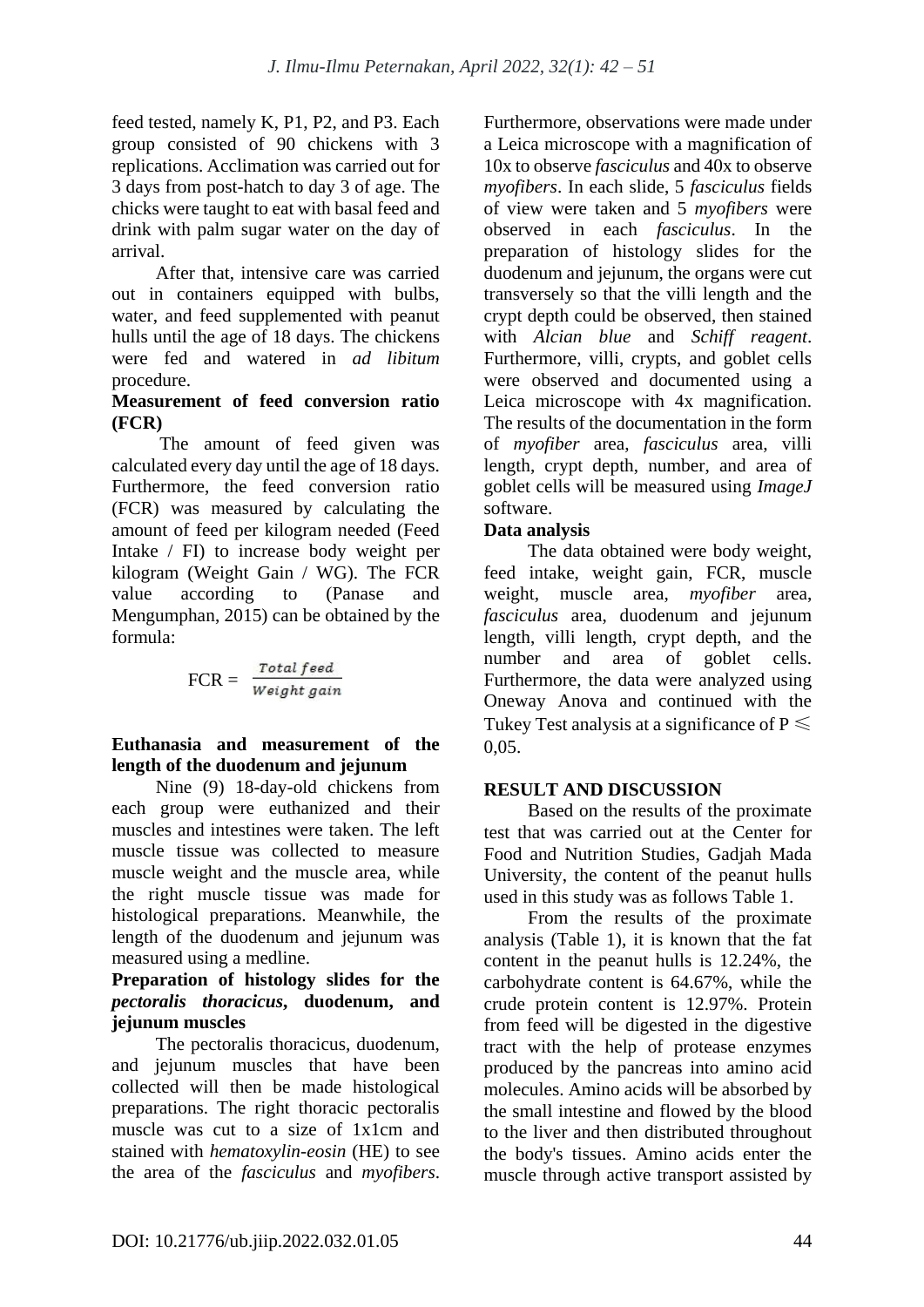the hormone insulin and IGF. The peptide bonds formed will result in new proteins

producing contractile proteins, namely actin and myosin (Corzo *et al*., 2006).

| Proximate analysis of peanut hulls ( <i>Arachis hypogaea</i> ) |       |  |  |  |
|----------------------------------------------------------------|-------|--|--|--|
| Water $(\%)$                                                   | 7.11  |  |  |  |
| Ash $(\%)$                                                     | 3     |  |  |  |
| Fat $(\%)$                                                     | 12.24 |  |  |  |
| Protein $(\%)$                                                 | 12.97 |  |  |  |
| Carbohydrate $(\%)$                                            | 64.67 |  |  |  |

| Table 1. The results of the proximate analysis of peanut hulls |  |  |  |  |
|----------------------------------------------------------------|--|--|--|--|
|----------------------------------------------------------------|--|--|--|--|

| Table 2. The results of the bomb calorimeter analysis |
|-------------------------------------------------------|
|-------------------------------------------------------|

| Calorimeter Bomb Analysis Arachis hypogaea (%) |             |                                     |  |  |  |  |
|------------------------------------------------|-------------|-------------------------------------|--|--|--|--|
|                                                | 0,25<br>0.5 |                                     |  |  |  |  |
| Calori (Kal/g)                                 |             | 2.553,14 2.559,52 2.565,90 2.578.67 |  |  |  |  |

The value of energy metabolism in each group in this study was not much different, ranging from 2,553.14-2,578.67 cal/g (Table 2), but the treatment group had a higher metabolic value than the control group. This shows that there is a good response in livestock because it is suspected that chickens can digest and utilize the nutritional value components of peanut hulls properly (Sugiyono, Hindratiningrum, and Primandini, 2015). The higher value of energy metabolism in the treatment group was due to the addition of peanut hulls supplements which would increase the protein content of the feed so that the energy supply for meeting basic life needs and production processes was higher (Amrullah, 2004).

**Table 3.** Effect of peanut hulls supplementation (PHS) on growth performance of broiler chickens from posthatch to 18 days of age.

|                           |           |                                 | Treatmen                          |                                  |                                  |
|---------------------------|-----------|---------------------------------|-----------------------------------|----------------------------------|----------------------------------|
| Variable                  | Ages      | K                               | P <sub>1</sub>                    | P <sub>2</sub>                   | P <sub>3</sub>                   |
| Body weigth               | Posthatch | $47.90 \pm 4.99$ <sup>ns</sup>  | $47.83 \pm 4.12$ <sup>ns</sup>    | 48.19 $\pm$ 3.01 <sup>ns</sup>   | $48.38 \pm 3.86$ <sup>ns</sup>   |
| (g)                       |           |                                 |                                   |                                  |                                  |
|                           | 3         | $68.16 \pm 5.84$ <sup>ns</sup>  | $69.88 \pm 6.46$ <sup>ns</sup>    | $71.39 \pm 5.42$ <sup>ns</sup>   | $72.20 \pm 4.40$ <sup>ns</sup>   |
|                           | 6         | $112.50 \pm 8.27$ <sup>ns</sup> | $116.02 \pm 10.36$ <sup>ns</sup>  | $115.02 \pm 6.81$ <sup>ns</sup>  | $115.40\pm9.40^{\text{ns}}$      |
|                           | 9         | $167.82 \pm 6.07$ <sup>ns</sup> | $167.60 \pm 8.34$ <sup>ns</sup>   | $171.39 \pm 11.72$ <sup>ns</sup> | $168.19 \pm 5.28$ <sup>ns</sup>  |
|                           | 12        | $236.02 \pm 5.58$ <sup>ns</sup> | $2039.37 \pm 16.11$ <sup>ns</sup> | $237.12 \pm 14.51$ <sup>ns</sup> | $239.29 \pm 10.75$ <sup>ns</sup> |
|                           | 15        | $337.34 \pm 11.19^a$            | $342.14 \pm 13.90^{ab}$           | 339.68 $\pm$ 14.39 <sup>ab</sup> | $351.08 \pm 14.76^b$             |
|                           | 18        | 494.80±4.91 <sup>a</sup>        | 531.94 $\pm$ 11.12 <sup>b</sup>   | $526.82 \pm 21.81^b$             | $523.20 \pm 7.03^b$              |
| Intake<br>Feed<br>(g/day) |           | $52.75 \pm 0.32$ <sup>ns</sup>  | $52.95 \pm 0.88$ <sup>ns</sup>    | $52.37 \pm 1.43$ <sup>ns</sup>   | $53.34 \pm 1.10$ <sup>ns</sup>   |
| Weight<br>gain<br>(g/day) |           | $28.35 \pm 0.32^a$              | $30.81 \pm 0.89^b$                | $30.56 \pm 1.00^b$               | $30.19 \pm 0.24^b$               |
| <b>FCR</b>                |           | $1.8 \pm 0.01$ <sup>c</sup>     | $1.72 \pm 0.03^{\text{a}}$        | $1.71 \pm 0.02^a$                | $1.76 \pm 0.01^b$                |

Description: a, b, c values in the same line with different superscripts showed a significant difference ( $P \le 0.05$ ). ns = not significant. K: Basal feed, P1: Peanut hulls supplementation (PHS) of 0.25%/kg basal feed, P2: PHS of 0.50%/kg basal feed, P3: PHS of 1%/kg basal feed. Mean ± SD.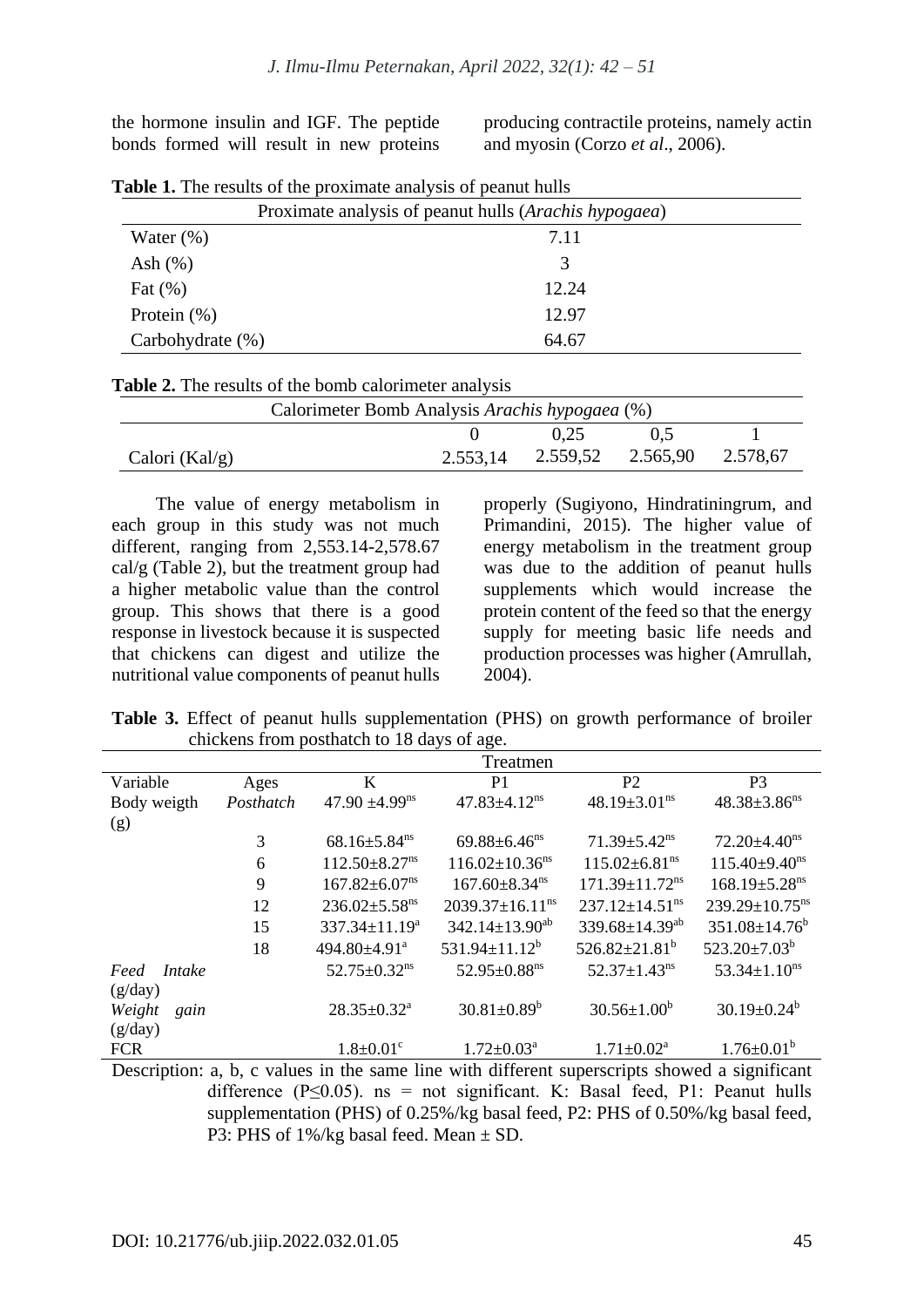Description: a, b, c values in the same line with different superscripts showed a significant difference ( $P \le 0.05$ ). ns = not significant. K: Basal feed, P1: Peanut hulls supplementation (PHS) of 0.25%/kg basal feed, P2: PHS of 0.50%/kg basal feed, P3: PHS of  $1\frac{6}{\text{kg}}$  basal feed. Mean  $\pm$  SD.

The FCR results show (Table 3) that groups P1, P2, and P3 were significantly lower than the control group (P≤0.05), while P1 and P2 were significantly different from P3 (P≤0.05). The highest FCR value was in the control group, while the lowest FCR value was in the P2 group, which was 1.71±0.02. This shows that the addition of peanut hulls supplements in the feed can reduce the feed conversion value so that the chickens can convert their food into meat more efficiently. According to Lesson and Summer (2008), broiler chicken maintenance is still efficient if the feed conversion value is still below two. Based on the results of this study, the conversion value of broiler chicken feed was 1.71 – 1.8 so it was still within normal limits.

Weight gain will be positively correlated with feed intake. The high feed intake will usually increase the feed conversion value. A high FCR value indicates that the efficiency of feed utilization is not good, on the contrary, a low FCR value is assumed that livestock converts feed efficiently (Bently, 2003). Factors that affect the value of FCR according to Zuidhof *et al* (2014) are the amount of ration consumption and body weight gain, while according to Fontana *et al.* (1992) the value of FCR is influenced by DOC quality, nutritional quality, cage quality, and care management.

**Table 4.** Histological structure of the *Pectoralis thoracicus* muscle in broiler chickens after supplementation with peanut hulls (PHS) at the 18 days of age

| Variable $(\mu m)$                                 |                                 |                               | P <sub>2</sub>                | P3                           |
|----------------------------------------------------|---------------------------------|-------------------------------|-------------------------------|------------------------------|
| Weight of muscle $(g)$                             | $29.95 + 0.05^{\circ}$          | $35.67+1.79^{\circ}$          | $35.27 + 2.10^b$              | $35.22 + 2.66^b$             |
| Area of muscle $(cm2)$                             | $101.74 + 8.73$ <sup>ns</sup>   | $95.59 + 4.64$ <sup>ns</sup>  | $104.49 + 7.22$ <sup>ns</sup> | $98.22 + 7.82$ <sup>ns</sup> |
| Area of <i>Fasciculus</i> ( $\mu$ m <sup>2</sup> ) | $4.59 + 0.43^{\circ}$           | $5.41 \pm 0.41$ <sup>bc</sup> | $5.46 + 0.39^{\circ}$         | $4.63 \pm 0.50^{ab}$         |
| Area of <i>Myofiber</i> ( $\mu$ m <sup>2</sup> )   | $249.46 \pm 23.97$ <sup>a</sup> | $330.18 \pm 20.41^{\circ}$    | $367.22 \pm 34.05^{\circ}$    | $342.90\pm48.20^b$           |

Description: a, b, c values in the same line with different superscripts showed a significant difference ( $P \le 0.05$ ). ns = not significant. K: Basal feed, P1: Peanut hulls supplementation (PHS) of 0.25%/kg basal feed, P2: PHS of 0.50%/kg basal feed, P3: PHS of 1%/kg basal feed. Mean ± SD.

Chicken muscle weight at the age of 18 days (Table 4) is known to have a significant increase in the P1, P2, and P3 groups compared to the control group (P≤0.05). The highest muscle weight was in the P1 group with a value of  $35.67 \pm 1.79$ , while the muscle area in the control group was not significant to the treatment group (P≤0.05).

The muscle area with the highest value was in the P2 group with a value of 104.49±7.22. The results of the *fasciculus* area of the P1 and P2 groups significantly increased against the control (P≤0.05), but the P3 group was not significantly different from the control ( $P \le 0.05$ ). Based on the results of the *myofiber* area, it was found that P1, P2, and P3 groups significantly increased against the control (P≤0.05), where between P1, P2, and P3 groups did not differ significantly (P≤0.05). Based on these results, it is known that peanut hulls supplementation affects increasing the histological structure of PT muscle in broiler chickens which is indicated by the increase in muscle weight and *fasciculus* and *myofiber* area.

Muscle growth begins with hypertrophy which causes an increase in muscle weight, which usually occurs in chicks after hatching. Muscle hypertrophy occurs due to increased protein synthesis activity of *myofibers* supported by additional *myonuclei* (Petracci and Berri,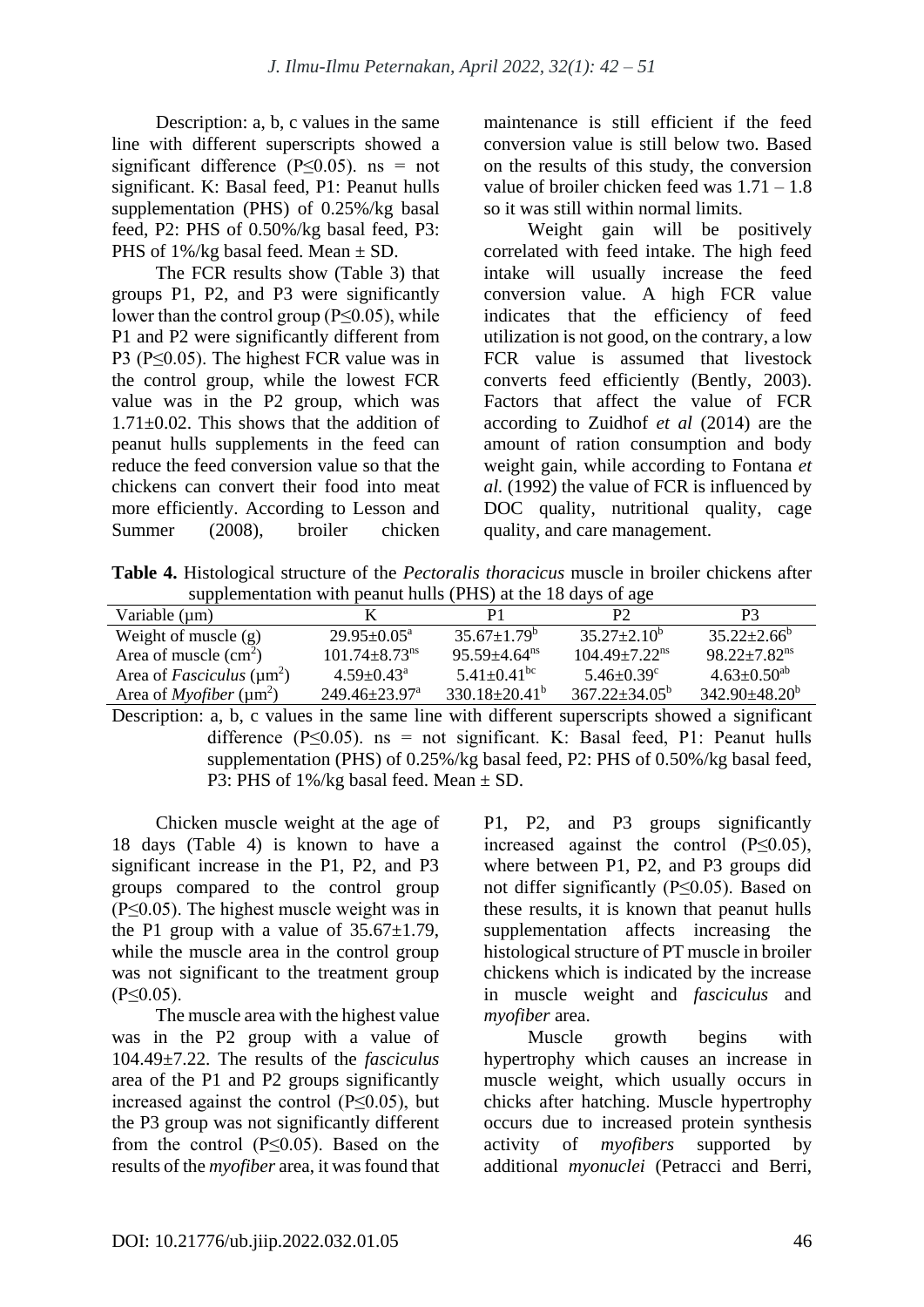2012). In newborn chicks, muscle growth does not show an increase in the number of *myofibers*, but the size of the *myofibers*. This happens because DNA duplication is not followed by cell division. The increase in DNA coincides with the growth of *myofibers* through the transfer of *nuclei* from mitotically active satellite cells. According to Daughtry *et al*. (2017), muscle growth is supported by the proliferation of satellite cells in muscle tissue. Satellite cells proliferate and fuse with *myofibers* to increase in number and replicate DNA in favor of hypertrophy.



**Figure 1.** Histological structure of *fasciculus* of *Pectoralis thoracicus* muscle in broiler chickens aged 18 days after supplementation of peanut hulls with the magnification 10x. Description: K: Basal feed, P1: Peanut hulls supplementation (PHS) of 0.25%/kg basal feed, P2: PHS of 0.50%/kg basal feed, P3: PHS of 1%/kg basal feed. Mean ± SD. The value of the *fasciculus* area in group P2 is higher than the other group.



**Figure 2.** Histological structure of *myofiber* of *Pectoralis thoracicus* muscle in broiler chickens aged 18 days after supplementation of peanut hulls with the magnification 10x. Description: K: Basal feed, P1: Peanut hulls supplementation (PHS) of 0.25%/kg basal feed, P2: PHS of 0.50%/kg basal feed, P3: PHS of 1%/kg basal feed. Mean  $\pm$ SD. The value of the *myofiber* area in group P2 is higher than the other group.

Result of the cross-section of the muscle, the skeletal muscle fibers are polygonal in shape and have many nuclei located in the peripheral area. A collection

of these muscle fibers forms the *fasciculus*. One *fasciculus* to another is separated by connective tissue *perimysium*, which has a larger size than the endomysium. *The*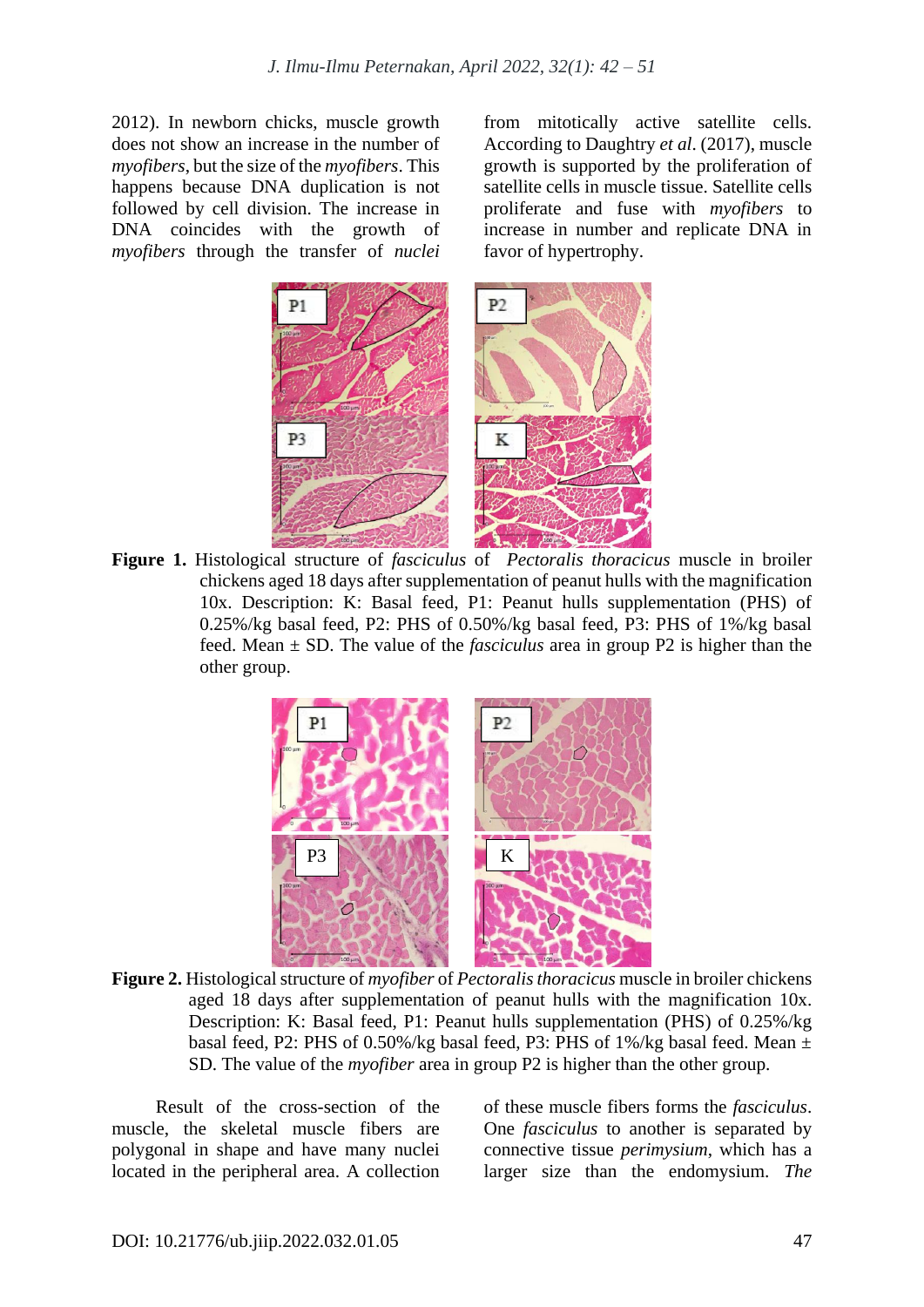*fasciculus* in the control group (Figure 1) were smaller in size than the other groups and the *fasciculus* was separated by *perimysium* connective tissue. In P2 and P3 groups, the *fasciculus* was larger and tightly packed. In the histological observation of *myofiber* (Figure 2), it was found that the treatment group had a larger size and the arrangement of *myofiber* with denser perimisal connective tissue spacing than the control group. From these results, it is known that the addition of PHS to feed can improve muscle structure which is indicated by an increase in the area of *fasciculus* and *myofiber*. Feeding with high nutrition can increase the size of muscle fibers, whereas if the nutrition is low, it will cause a decrease in the size of muscle fibers. The number and size of *myofiber* also affect muscle performance. According to research conducted by Saragih et al. (2017), an increase in muscle mass is directly proportional to an increase in *myofiber*. Based on the results of Table 5, it is known that the duodenum length showed no

significant difference to the control  $(P \le 0.05)$ , with the highest value in the P3 group of  $21.33 \pm 1.05$  cm. The histological structure of the duodenum (Figure 3) showed that the villi height in P1, P2, P3 groups had a significant difference between the controls  $(P<0.05)$ , where the P2 group had the highest value, which was 1061.07±38.00. m. At the crypt depth (Figure 3), the treatment group showed a significant increase compared to the control group ( $P \leq 0.05$ ), where the P2 group was more significant than the other groups, with a value of  $116.28 \pm 4.12$  um. The goblet cell area and count (Figure 4) also showed that the treatment group increased significantly against the control ( $P \leq 0.05$ ), while the V/C ratio showed no significant difference against the control (P≤0.05).

From these results (Table 5), it can be seen that the addition of peanut hulls supplements increased the histological structure of the duodenum as indicated by the addition of villi height, crypt depth, goblet cell area, and goblet cell count.

**Table 5.** Histological structure of the duodenum of broiler chickens aged 18 days after administration of peanut hulls supplements

| Treatments             |                                 |                                |                                  |                                |  |
|------------------------|---------------------------------|--------------------------------|----------------------------------|--------------------------------|--|
| Variable               | K                               | P <sub>1</sub>                 | P <sub>2</sub>                   | P3                             |  |
| Lenght of Duodenum     | $20.33 \pm 0.82$ <sup>ns</sup>  | $20.50 \pm 2.17$ <sup>ns</sup> | $20.50 \pm 1.87$ <sup>ns</sup>   | $21.33 \pm 1.05$ <sup>ns</sup> |  |
| (cm)                   |                                 |                                |                                  |                                |  |
| Villus Height(µm)      | $636.38 \pm 90.27$ <sup>a</sup> | $801.14 \pm 29.06^b$           | $1061.07 \pm 38.00$ <sup>d</sup> | $915.53 \pm 54.53$ c           |  |
| Crypt Depth (µm)       | $68.18 \pm 2.94$ <sup>a</sup>   | $97.37 \pm 5.13^b$             | $116.28 \pm 4.12$ <sup>c</sup>   | $103.92 \pm 5.79^{\rm b}$      |  |
| $V/C$ ratio            | $9.33 \pm 1.25$ <sup>ns</sup>   | $8.25 \pm 0.56$ <sup>ns</sup>  | $9.14 \pm 0.59$ <sup>ns</sup>    | $8.81 \pm 0.31$ <sup>ns</sup>  |  |
| Area of Goblet cells   | $6.79 \pm 1.99$ <sup>a</sup>    | $9.51 \pm 1.47$ <sup>ab</sup>  | $13.66 \pm 2.27$ <sup>c</sup>    | $10.66 \pm 2.96$ <sup>bc</sup> |  |
| $(\mu m^2)$            |                                 |                                |                                  |                                |  |
| Number<br>Goblet<br>Ωť | $26.20 \pm 3.96^a$              | $35.00 \pm 5.29^b$             | $48.80 \pm 6.57$ <sup>c</sup>    | $41.20 \pm 2.77$ <sup>bc</sup> |  |
| cells                  |                                 |                                |                                  |                                |  |

Description: a, b, c values in the same line with different superscripts showed a significant difference ( $P \le 0.05$ ). ns = not significant. K: Basal feed, P1: Peanut hulls supplementation (PHS) of 0.25%/kg basal feed, P2: PHS of 0.50%/kg basal feed, P3: PHS of 1%/kg basal feed. Mean ± SD.

Based on Table 6, it is known that the length of the jejunum did not show a significant difference to the control  $(P \le 0.05)$ with the highest results found in the P2 group of  $53.33\pm4.46$  cm. The villi height showed a significant difference against the control ( $P \leq 0.05$ ), where the P2 group had the largest value, which was  $971.62 \pm 92.59$ μm. The results of the crypt depth showed a significant difference between the controls (P≤0.05), where the P2 group was more significant than the other groups with a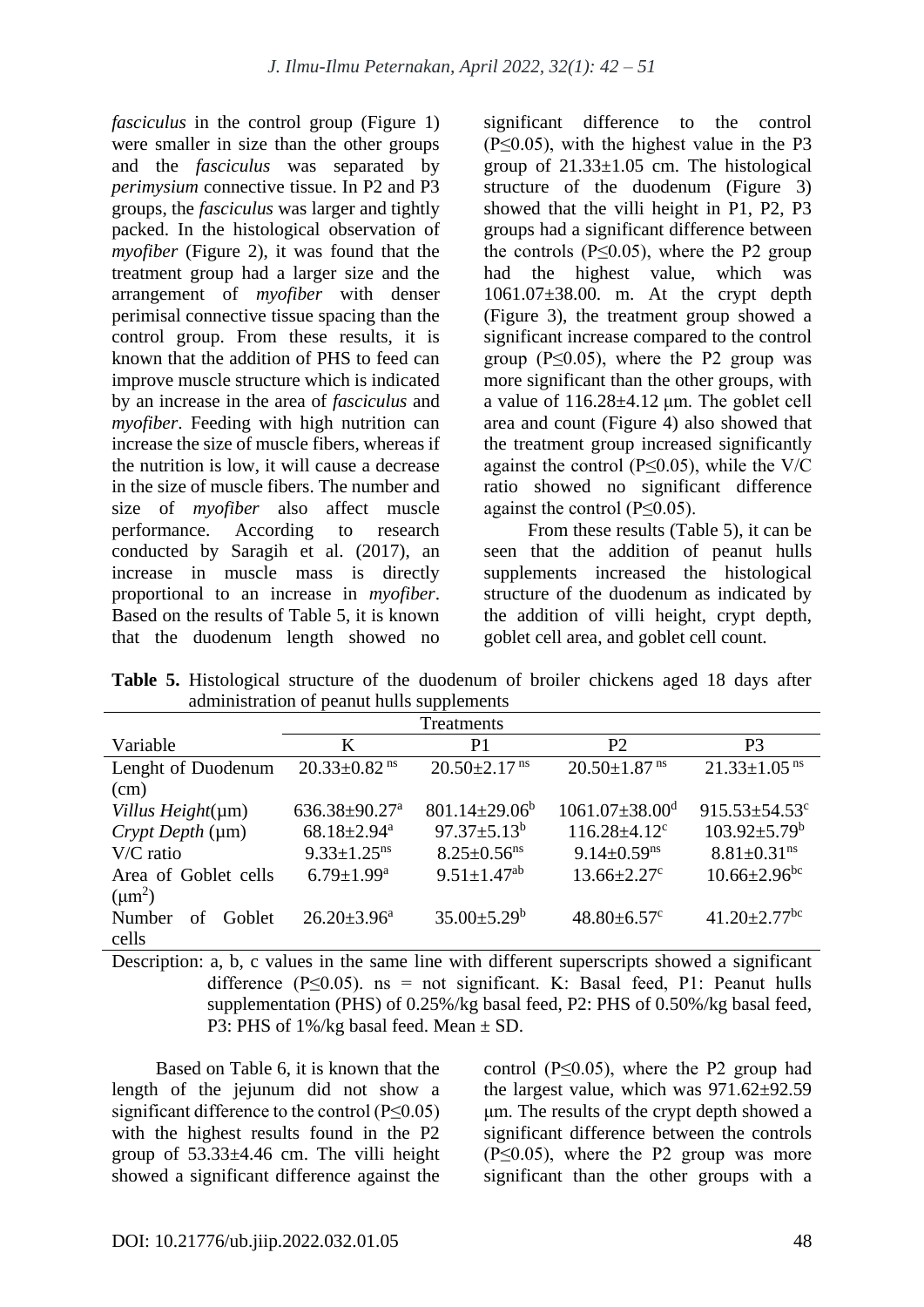value of  $131.78 \pm 12.57$ . For the value of the goblet cell area, the results showed a significant increase compared to the control, but the goblet cell count did not show a significant difference, while the results for the V/C ratio showed a significant difference.

The additional protein content in the feed will provide a source of nutrition and a source of energy for the cells of the digestive tract to proliferate. The increase in villi height in the duodenum and jejunum is thought to be due to amino acids that can trigger protein synthesis and the proliferation of intestinal cells (Wang *et al*., 2008). The increase in the histological structure of the duodenum and jejunum in this study is thought to be due to the additional protein content of the peanut hulls supplement which affects increasing the number of villi so that it will optimize the absorption of food substances.



**Figure 3.** Histological structure of duodenum of broiler chickens aged 18 days after supplementation of peanut hulls with the magnification 4x10. Description: K: Basal feed, P1: Peanut hulls supplementation (PHS) of 0.25%/kg basal feed, P2: PHS of 0.50%/kg basal feed, P3: PHS of  $1\frac{6}{2}$  basal feed. Mean  $\pm$  SD. The villus height and crypt depth of the duodenum in the P2 group is higher than the other group.

| aunimistration of peanul nums supplements |                                |                                 |                                 |                                |  |
|-------------------------------------------|--------------------------------|---------------------------------|---------------------------------|--------------------------------|--|
| Treatments                                |                                |                                 |                                 |                                |  |
| Variable                                  | K                              | P1                              | <b>P2</b>                       | P <sub>3</sub>                 |  |
| Jejunum<br>Lenght of                      | 49.67 $\pm$ 1.97 <sup>ns</sup> | $48.83 \pm 4.40$ <sup>ns</sup>  | $53.33\pm4.46$ <sup>ns</sup>    | $51.33 \pm 3.27$ <sup>ns</sup> |  |
| (cm)                                      |                                |                                 |                                 |                                |  |
| Villus Height (µm)                        | 743.86±100.74 <sup>a</sup>     | $758.43 \pm 75.73$ <sup>a</sup> | $971.62 \pm 92.59^{\circ}$      | $838.09 \pm 71.73^{ab}$        |  |
| Crypt Depth (µm)                          | $65.50 \pm 3.09^{\mathrm{a}}$  | $103.96 \pm 10.88^b$            | $131.78 \pm 12.57$ <sup>c</sup> | $110.09 \pm 9.59^{\rm b}$      |  |
| V/C ratio                                 | $11.37 \pm 1.62^b$             | $7.30 \pm 0.24$ <sup>a</sup>    | $7.44 \pm 1.16^a$               | $7.69 \pm 1.19^a$              |  |
| Area of Goblet cells                      | $13.31 \pm 3.32$ <sup>ns</sup> | $16.04 \pm 3.35$ <sup>ns</sup>  | $19.21 \pm 4.34$ <sup>ns</sup>  | $18.29 \pm 3.87$ <sup>ns</sup> |  |
| $(\mu m^2)$                               |                                |                                 |                                 |                                |  |
| Number<br>Goblet<br>οf                    | $32.00 \pm 4.36^{\circ}$       | $40.60 \pm 4.83^b$              | $50.60 \pm 3.65$ <sup>c</sup>   | $48.60 \pm 6.80$ <sup>c</sup>  |  |
| cells                                     |                                |                                 |                                 |                                |  |

**Table 6.** Histological structure of the jejunum of broiler chickens aged 18 days after administration of peanut hulls supplements

Description: a, b, c values in the same line with different superscripts showed a significant difference ( $P \le 0.05$ ). ns = not significant. K: Basal feed, P1: Peanut hulls supplementation (PHS) of 0.25%/kg basal feed, P2: PHS of 0.50%/kg basal feed, P3: PHS of  $1\%$ /kg basal feed. Mean  $\pm$  SD.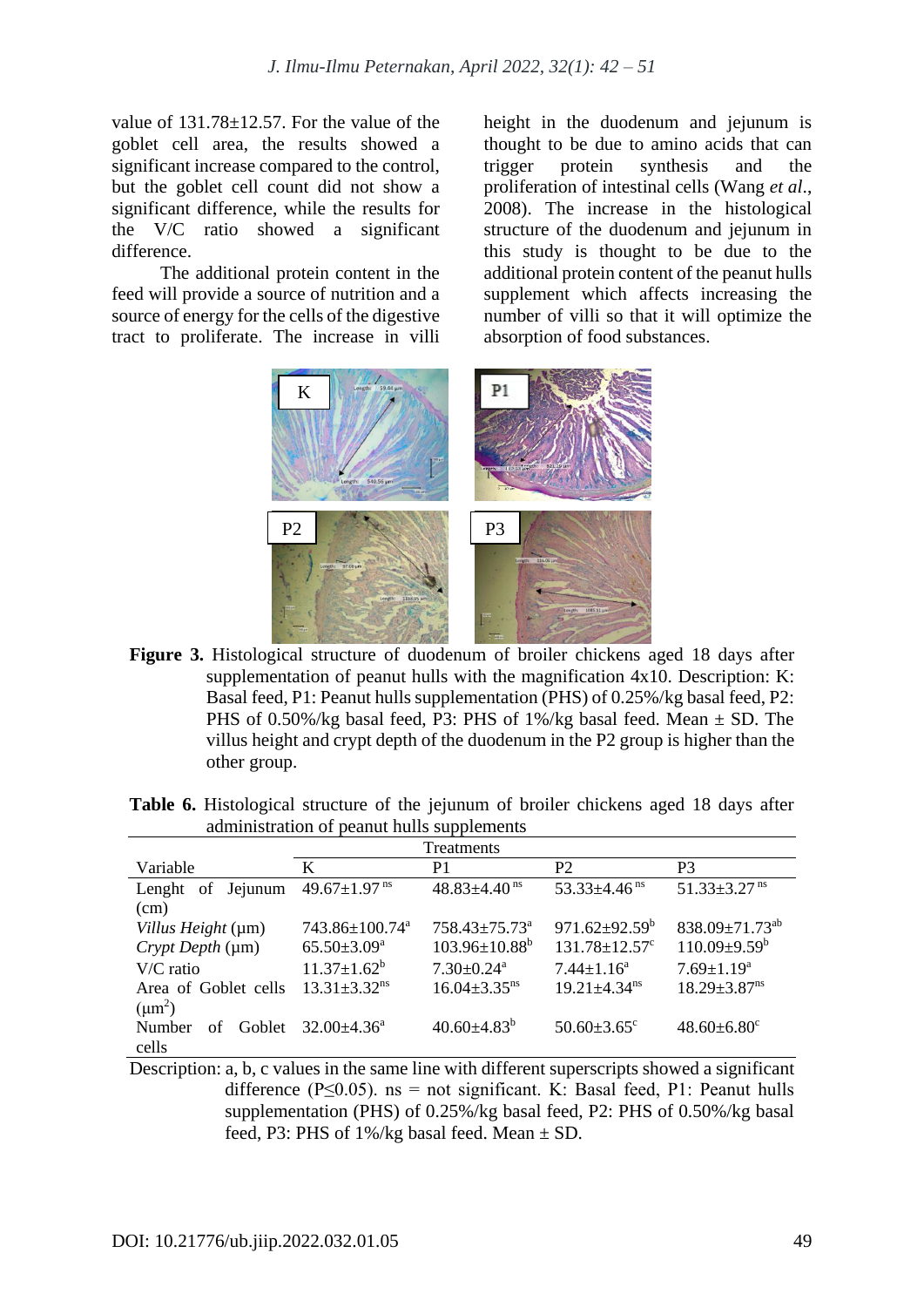

**Figure 4.** Histological structure of goblet cells of broiler chickens aged 18 days after supplementation of peanut hulls with the magnification 4x10. Description: K: Basal feed, P1: Peanut hulls supplementation (PHS) of 0.25%/kg basal feed, P2: PHS of 0.50%/kg basal feed, P3: PHS of  $1\frac{1}{2}$ /kg basal feed. Mean  $\pm$  SD. The value of goblets cell area of the duodenum in group P2 is higher than the other group.

The difference in the histological structure of the small intestine (Figs. 3 and 4) between the control group and the P1, P2, and P3 groups was due to the effect of the addition of peanut hulls into the diet. The crude fiber contained in the peanut hulls can increase the length of the duodenum and jejunum. Crude fiber is a component of plant cell walls that is difficult to digest by poultry and does not contain nutritional value, but its presence in the ration is very essential because crude fiber has physiological and nutritional functions for poultry. Increased levels of crude fiber in the ration tend to lengthen the intestines where the higher the crude fiber in the ration, the slower the rate of digestion and absorption of food substances (Siri *et al*., l992).

#### **CONCLUSIONS**

Supplementation of peanut hulls (*Arachis hypogaea L.*) on a basal diet can improve the histological structure of the *Pectoralis thoracicus* muscle, small intestine, and growth performance of broiler chickens with the addition of the most optimal supplement of peanut hulls, which is 0.5%/kg basal diet.

#### **REFERENCES**

- Amrullah, I. K. (2004). *Nutrisi Ayam Broiler* (3rd ed.). Lembaga Satu Gunungbudi.
- Bently, J. (2003). *Feeding Breeder Hens*.
- Corzo, A., Kidd, M. T., Dozier, W. A., Shack, L. A., & Burgess, S. C. (2006). Protein expression of pectoralis major muscle in chickens in response to dietary methionine status. *British Journal of Nutrition*, *95*(4), 703–708. https://doi.org/10.1079/BJN20051716
- Daughtry, M. R., Berio, E., Shen, Z., Suess, E. J. R., Shah, N., Geiger, A. E., Berguson, E. R., Dalloul, R. A., Persia, M. E., Shi, H., & Gerrard, D. E. (2017). Satellite cell-mediated breast muscle regeneration decreases with broiler size. *Poultry Science*, *96*(9), 3457–3464. https://doi.org/10. 3382/ps/pex068
- Fontana, E. A., Weaver, W. D., Watkins, B. A., & Denbow, D. M. (1992). Effect of early feed restriction on growth, feed conversion, and mortality in broiler chickens. *Poultry Science*, *71*(8), 1296–1305. https://doi.org/10. 3382/ps.0711296